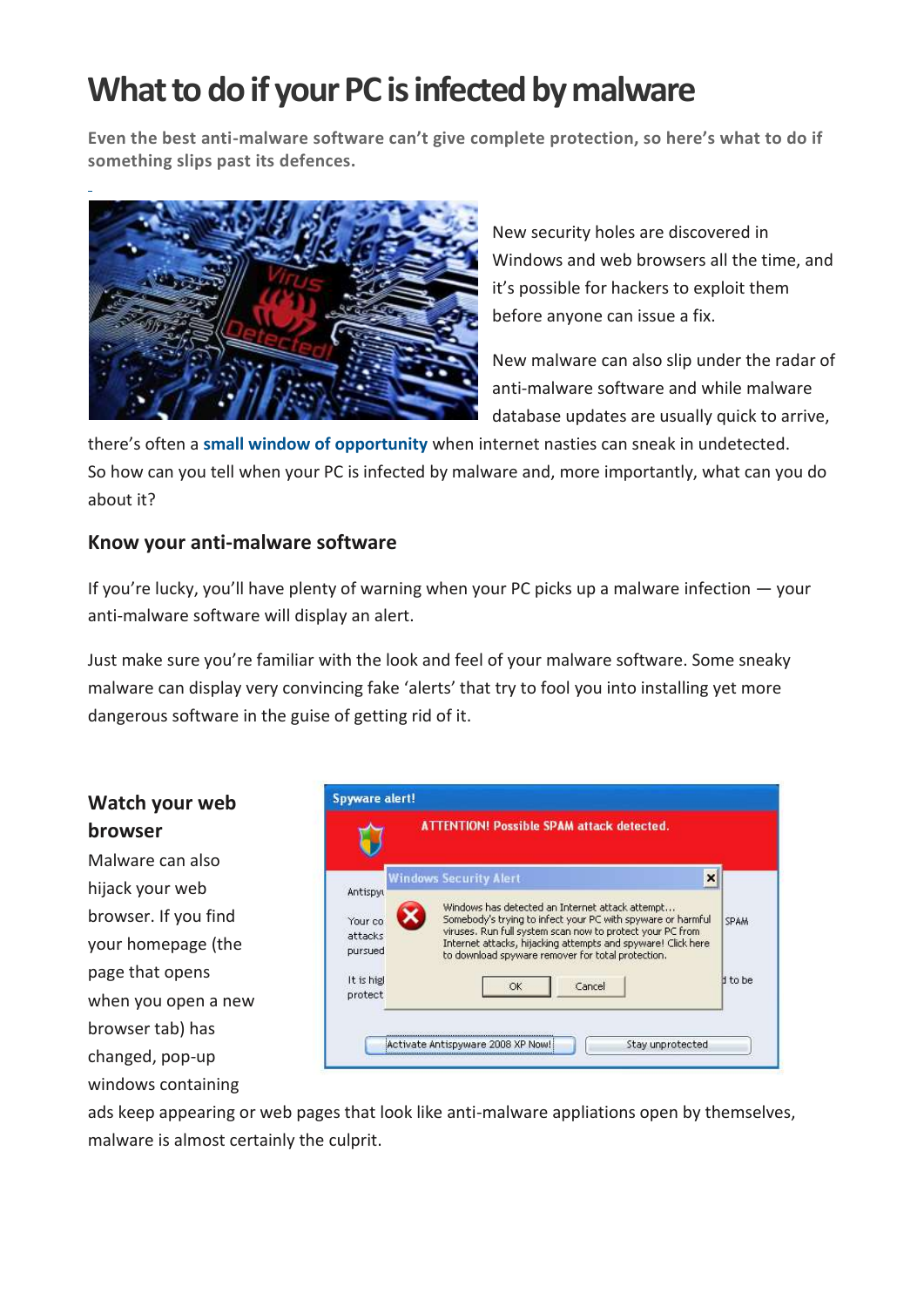### **Look for other signs of infection**

The worst case scenario is that are no visual clues to a malware infection. But if your PC suddenly starts to run far slower than usual, or crashes for no apparent reason, there may be cause to worry.

Ignoring these kinds of subtle warning signs is how 'botnets' get so big. These vast collections of malware-infected computers are controlled remotely by hackers and used for cyber attacks — all without their owners' knowledge.

# $24 - 12 = 0.004$ **COLOR OF LANDS TOWARD** g) Patrones **B** Fried **Travel** ea l carmeter and said Cambridge country for

#### **What to do if you're infected**

#### **Step 1: Run a malware scan**

The first thing you should do when you suspect your PC might have a malware infection is launch your anti-malware application and update its malware database. If you are BT customer this may be NetProtect.

Then perform a full system scan —



you may have to select this option manually, since some software defaults to a less thorough 'quick' scan.

Since malware has already slipped past your anti-malware software, this step may not be much use, but it's worth a try.

#### **Step 2: Restart Windows in Safe Mode**

If a malware scan finds nothing, or if malware stops you from using them (it can be very devious), restart Windows from the Start menu. As soon as the screen goes black as Windows restarts, press the **F8** key on the keyboard repeatedly until you see a black**'Advanced boot options'** screen — you may need to try this a few times to

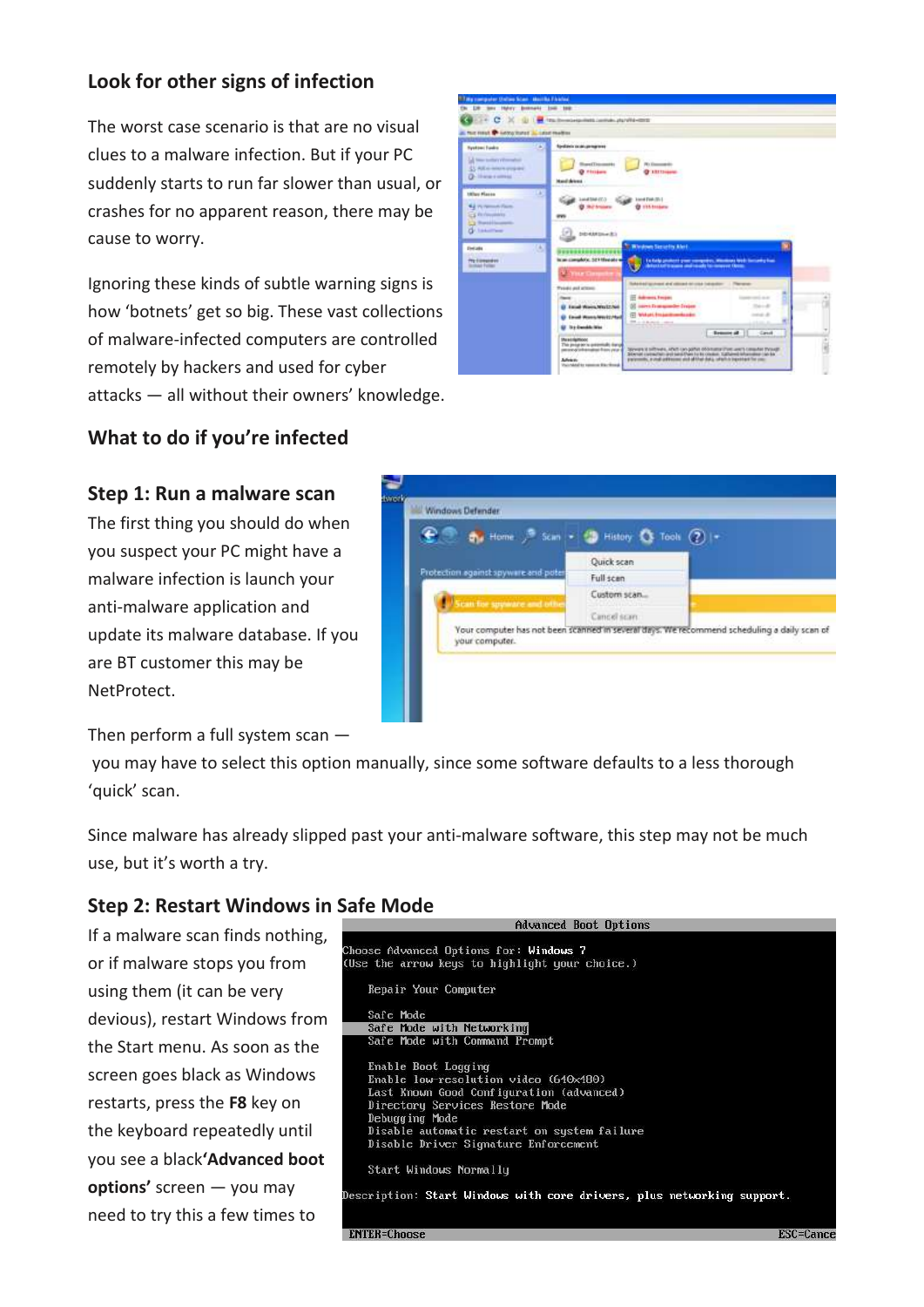activate it before Windows loads normally. Use the keyboard arrow keys to select the **'Safe mode with networking'** option and press **Return**.

If malware prevents you from restarting Windows, just switch your PC off and an again, then try activating Safe Mode.

Safe Mode is a stripped-down version of Windows that disables many of its advanced features, so don't be surprised if it looks very different to how Windows normally looks. Safe Mode also disables many of the programs that start automatically with Windows — which may include malware. And that's just what we want.

## **Step 3: Run the Microsoft Malicious Software Removal tool**

If your own anti-malware software doesn't detect anything, use Microsoft's free Malicious Software Removal Tool, which is available to download **[here.](http://www.microsoft.com/en-gb/security/pc-security/malware-removal.aspx)** Disconnect your PC from the internet when the download is complete, but before you run the tool — this can disable some malware features, making it easier to detect and remove. Just unplug your PC's network cable or switch of its Wi-fi to do this.

When the Malicious Software Removal Tool runs, select the **'Full scan'** option when prompted and wait until it completes.



#### **Step 4: Boot from an anti-malware rescue CD**

If you get this far without any success, the next step is to boot your PC using a dedicated anti-malware CD. This bypasses Windows completely— and any malware with it  $$ which makes it much easier to detect and clean an infection.

The only catch is that you'll need to download and create the CD using another, uninfected, PC. Doing it on your own PC risks creating an infected CD, which won't get you very far.

Ask someone you know to download the Kaspersky Rescue Disk 10